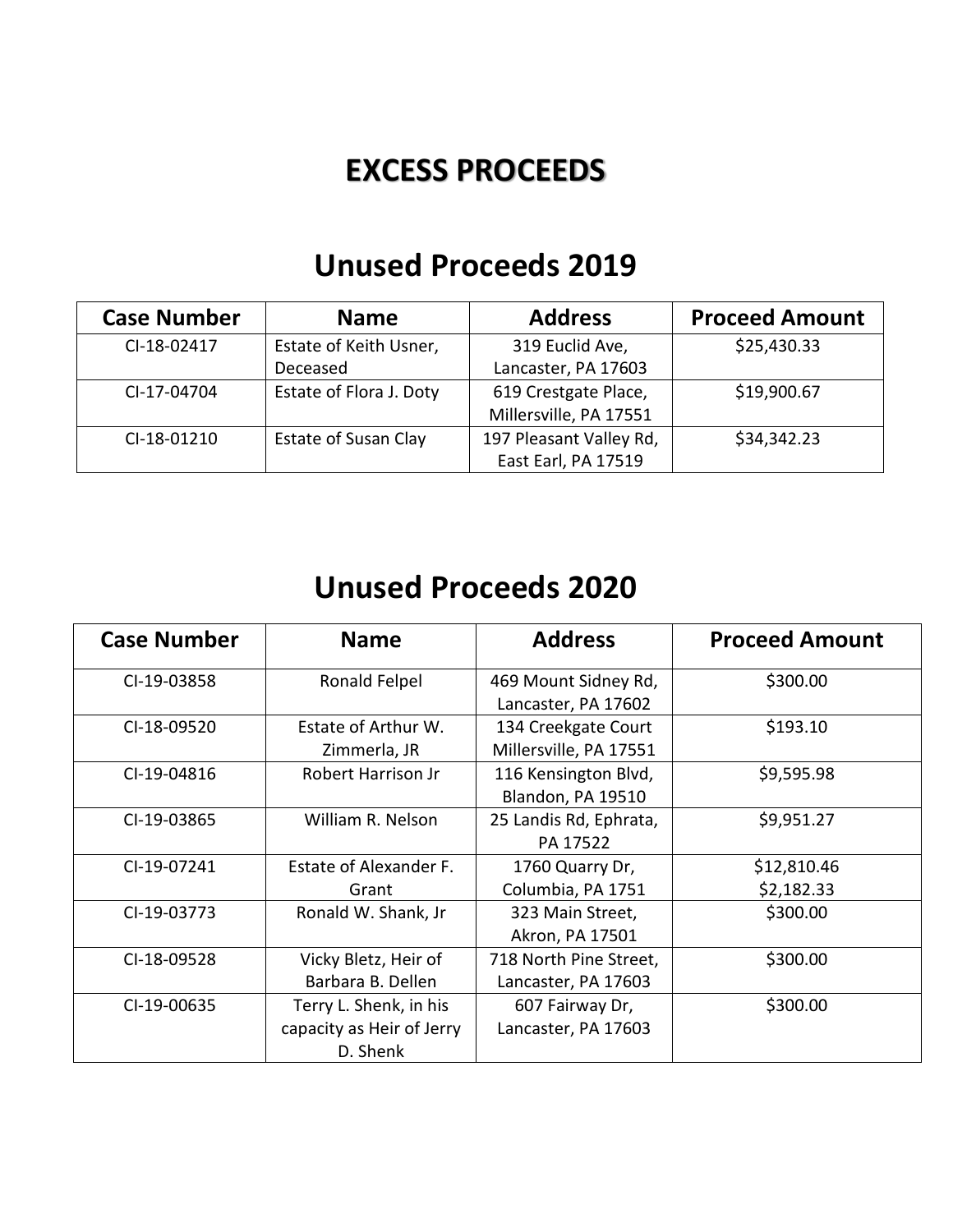#### **Unused Proceeds 2021**

| <b>Case Number</b> | <b>Name</b>             | <b>Address</b>      | <b>Proceed</b> |
|--------------------|-------------------------|---------------------|----------------|
|                    |                         |                     | Amount         |
| CI-19-06266        | <b>Richard Williams</b> | 517 Big Bend Road   | \$23,810.65    |
|                    | Unknown Heirs to        | Lancaster, PA 17603 |                |
|                    | the Estate of Richard   |                     |                |
|                    | <b>GK Williams</b>      |                     |                |
| CI-21-00418        | Ann E. Myers            | 230 W. Stiegel St.  | \$43,949.44    |
|                    |                         | Manheim, PA 17545   |                |
| CI-16-07931        | The Estate of Donald    | 318 E. Orange St.   | \$20,047.38    |
|                    | L. Hostetter            | Lancaster, PA 17602 |                |
| CI-19-09548        | Oscar Crosson, III &    | 1263 East Earl Rd,  | \$300.00       |
|                    | <b>Rachel Crosson</b>   | East Earl, PA 17519 |                |

### **Unused Proceeds 2022**

| <b>Case Number</b> | <b>Name</b>          | <b>Address</b>                   | <b>Proceed</b> |
|--------------------|----------------------|----------------------------------|----------------|
|                    |                      |                                  | Amount         |
| CI-19-01424        | Gordon E. Deatrick   | 832 Fremont St.                  | \$19,156.02    |
|                    |                      | Lancaster, PA 17603              | \$300.00       |
| CI-19-09488        | Robert & Tina Ekis   | 287 Bareview Dr                  | \$300.00       |
|                    |                      | Lancaster, PA 17540              |                |
| CI-21-02939        | The Estate of Ernest | 39 Springville Rd                | \$70,153.69    |
|                    | S. Morgan            | Mount Joy, PA 17552              | \$300.00       |
| CI-20-01896        | Robert Rehrer, Jr    | 15 Bradford Drive                | \$9,219.47     |
|                    |                      | Apt 5 Leola, PA                  | \$300.00       |
|                    |                      | 17540                            |                |
| CI-19-12202        | Benson Kimemia       | 2215 2 <sup>nd</sup> Avenue East | \$18,271.27    |
|                    |                      | Apt 305 West Fargo,              | \$300.00       |
|                    |                      | <b>ND 58078</b>                  |                |

# **Please note:**

PICKING UP CHECKS, CALL AHEAD TO SCHEDULE AN APPOINTMENT. **NO WALK INS ALLOWED**